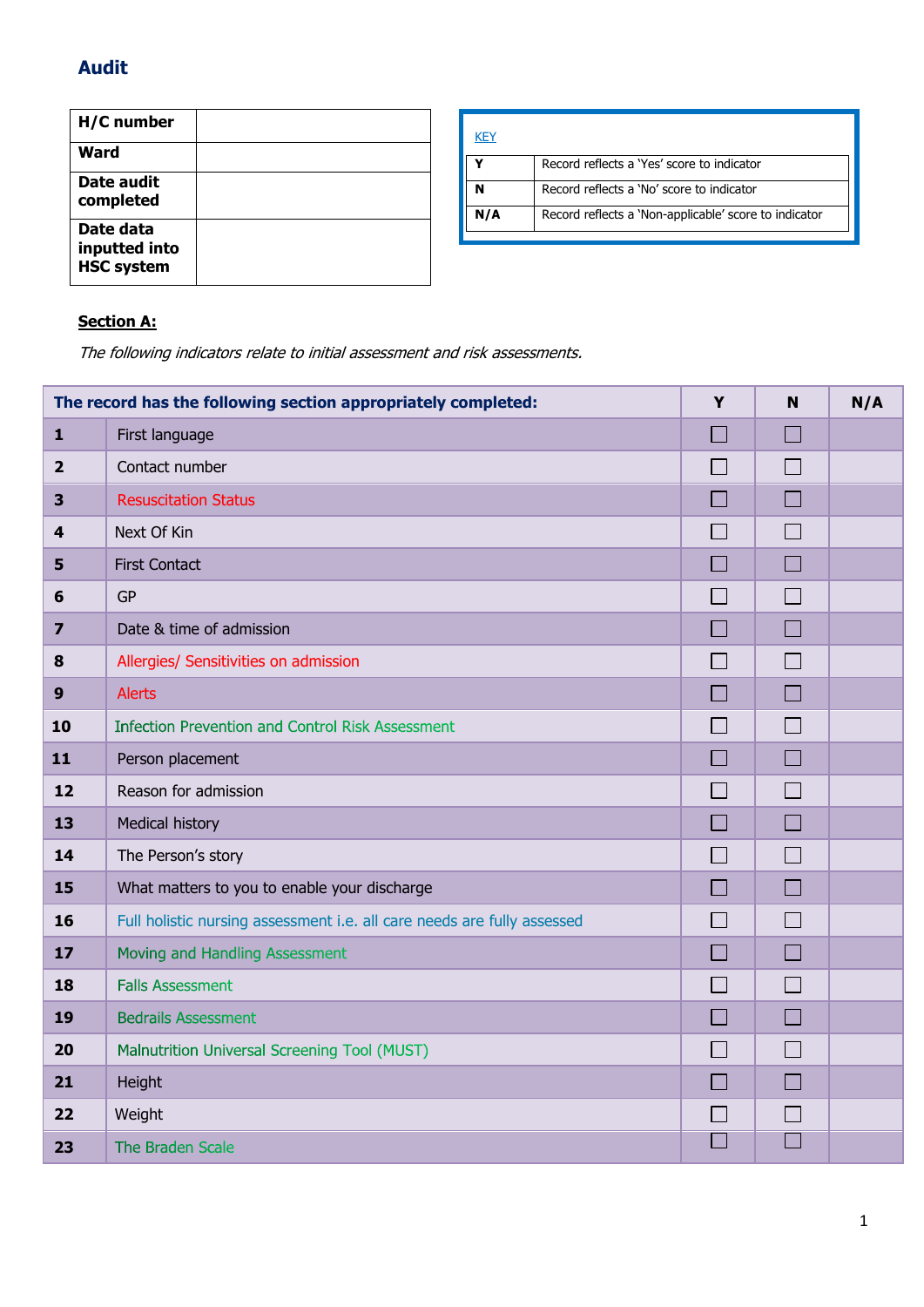| The record has the following section appropriately completed: |                                  | Y | N            | N/A |
|---------------------------------------------------------------|----------------------------------|---|--------------|-----|
| 24                                                            | Skin check                       |   | $\mathsf{L}$ |     |
| 25                                                            | Audit - C                        |   |              |     |
| 26                                                            | Person's medications             |   | $\mathbf{I}$ |     |
| 27                                                            | <b>Time Critical Medications</b> |   |              |     |
| 28                                                            | Summary of identified needs      |   |              |     |
| 29                                                            | Person's valuables               |   | $\Box$       |     |
| 30                                                            | Signature register               |   |              |     |

### **Section B:**

The following indicators relate to ongoing assessment/ plan of care/evaluation.

| The record demonstrates: |                                                                                                  | Y | N | N/A |
|--------------------------|--------------------------------------------------------------------------------------------------|---|---|-----|
| 31                       | the Person's involvement                                                                         |   |   |     |
| 32                       | ongoing assessment and identification of all emerging needs                                      |   |   |     |
| 33                       | ongoing identification of all emerging needs from risk assessments                               |   |   |     |
| 34                       | a plan of nursing care is in place for all identified and emerging needs                         |   |   |     |
| 35                       | the plan of nursing care has taken a person-centred approach                                     |   |   |     |
| 36                       | the desired outcome(s) of the plan of nursing care/ treatment/support or<br>maintenance plan     |   |   |     |
| 37                       | the Person is consenting to the plan of nursing care                                             |   |   |     |
| 38                       | the plan of nursing care has been evaluated                                                      |   |   |     |
| 39                       | ongoing communication with the multi-professional team in relation to the Person's<br>care       |   |   |     |
| 40                       | ongoing communication with relatives/carers/ relevant others in relation to the<br>Person's care |   |   |     |

\*Indicators 31 and 37- indicators would score 'NA' if the Person is unconscious

\* Indicator 40- indicator would score 'NA' if the Person has no relatives/ carers/ relevant others